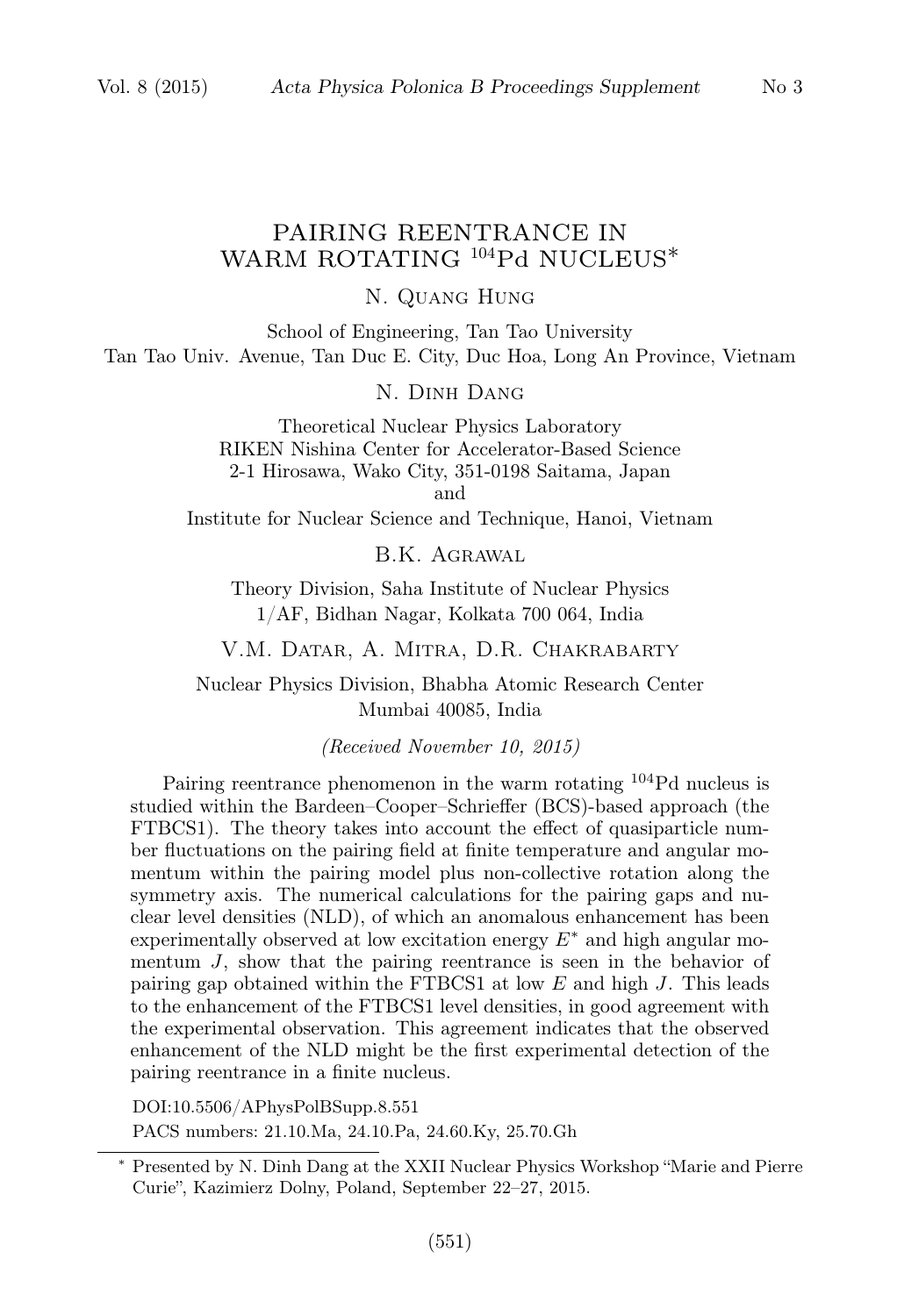#### 1. Introduction

It is well-known that pairing correlation is strongly affected by both temperature  $T$  and angular momentum  $J$ . The increase of temperature or angular momentum of a nucleus breaks the nucleon pairs located around the Fermi surface, which are responsible for the pairing. The nucleons from the broken pairs scatter to the single-particle levels nearby and completely block these levels. Consequently, pairing correlation decreases. When the temperature or angular momentum is high enough, *i.e.*, equal to its critical value  $T_c$  or  $J_c$ , these unpaired particles will block all the levels around the Fermi surface, completely destroying the pairing correlation. However, when both temperature and rotation are combined as in warm/hot rotating systems, there appears an interesting effect of pairing reentrance. When the angular momentum of the system is slightly higher than  $J_c$ , the pairing correlation, which is zero at low  $T < T_1$ , reappears at  $T > T_1$ , and decreases to vanish at  $T_2 > T_1$ . This phenomenon was first predicted by Kammuri [\[1\]](#page-7-0) by applying the Bardeen–Cooper–Schrieffer theory at finite temperature (FTBCS) and angular momentum to finite nuclear systems. It was later explained by Moretto [\[2\]](#page-7-1) as follows. In the systems with  $J > J_c$ , the increase of temperature relaxes the unpaired nucleons located around the Fermi surface and, therefore, opens the possibilities for recreation of the pairs. However, if T increases further, all of these newly created pairs will eventually be broken again, leading to the quenching of pairing correlation. A similar effect called unconventional superconductivity has been recently discovered in the superconducting URhGe material at Grenoble High Magnetic Field Labora-tory [\[3\]](#page-7-2). In this experiment, URhGe is normal when the magnetic field  $H$ , which plays the role as that of nuclear rotation, is around 2 Tesla, and becomes superconducting at low T when the magnetic field increases between 8 and 13 Tesla.

It has been pointed out in several theoretical calculations that the collapse of pairing correlation at  $T = T_c$  or  $M = M_c$ , which signals the superfluid-normal (SN) phase transition, is a shortcoming of the FTBCS theory because it neglects the thermal fluctuations in finite systems such as atomic nuclei. In nuclear systems, these thermal fluctuations are so large that they smooth out the SN phase transition and lead to the non-collapsing pairing correlation at  $T \geq T_c$  [\[4\]](#page-7-3). As a result, by taking into account the thermal fluctuations, the calculations within an exactly solvable model [\[5\]](#page-7-4) and the cranked shell model [\[6\]](#page-7-5) have shown a different behavior of the pairing reentrance phenomenon for which pairing gap, which is zero at  $J > J_c$  and  $T=0$ , reappears at a given T but does not vanish as T increases further. Similarly, by including the quasi-particle-number fluctuations (QNF) at finite temperature and angular momentum, the recent FTBCS1 theory has also discovered an identical behavior of the pairing reentrance phenomenon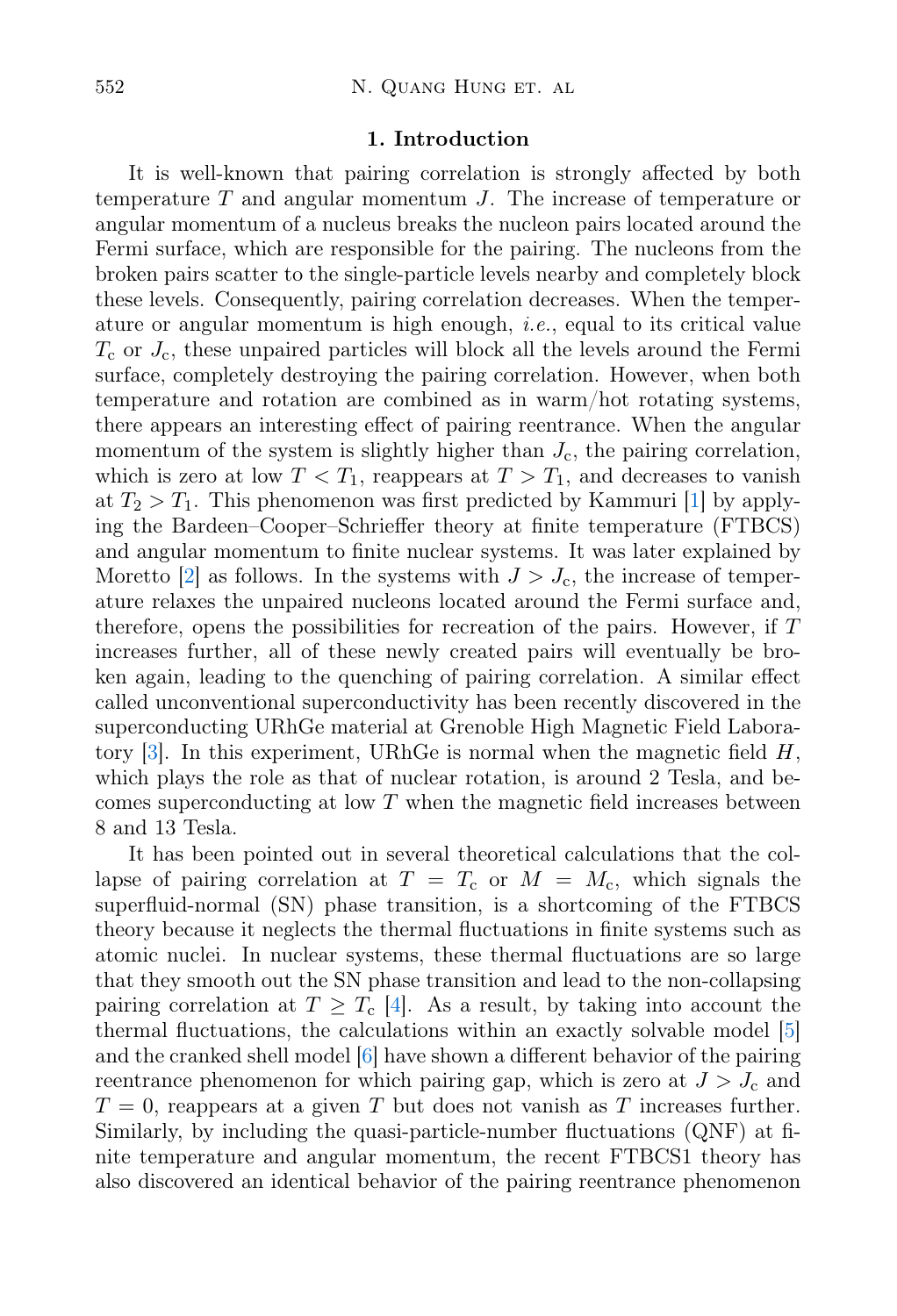in several realistic nuclei [\[7\]](#page-7-6). Apart from the FTBCS1, the shell model quantum Monte Carlo simulation for <sup>72</sup>Ge nucleus has suggested that the pairing reentrance can be seen not only in the behavior of pairing gap but also in the local enhancement of the nuclear level density (NLD) at low T and sufficiently high  $J$  [\[8\]](#page-7-7). This suggestion has given a feasibility for this phenomenon to be experimentally observed. In fact, the very recent series of experiments conducted at the Bhabha Atomic Research Center (BARC) for the reaction  ${}^{12}C + {}^{93}Nb \rightarrow {}^{105}Ag^* \rightarrow {}^{104}Pd^* + p$  at the incident energy of 40–45 MeV has observed an enhancement of the NLD of <sup>104</sup>Pd nucleus at low excitation energy  $E^*$  and high J, which is qualitatively similar to that predicted by the shell model Monte Carlo calculations [\[9\]](#page-7-8).

The aim of the present research is to apply the FTBCS1 theory including finite angular momentum to study if the enhancement observed in the experimentally extracted NLD of <sup>104</sup>Pd can be interpreted as the first evidence of pairing reentrance in a warm rotating finite nucleus.

## 2. FTBCS1 theory

The pairing Hamiltonian, which describes a spherical nucleus non-collectively rotating about the symmetry axis, chosen to coincide with its z component, has the form

<span id="page-2-0"></span>
$$
H = \sum_{k} \epsilon_k \left( a_{+k}^{\dagger} a_{+k} + a_{-k}^{\dagger} a_{-k} \right) - G \sum_{k k'} a_k^{\dagger} a_{-k}^{\dagger} a_{-k'} a_{k'} - \lambda \hat{N} - \omega \hat{M}, \quad (1)
$$

where  $a_+^{\dagger}$  $\mu_{\pm k}(a_{\pm k})$  are the creation (annihilation) operators of a particle in the  $k^{\text{th}}$  deformed state, whereas  $\epsilon_k, \lambda$ , and  $\omega$  are the single-particle energies, chemical potential, and rotational frequency, respectively. The particlenumber operator  $\hat{N}$  and the z-projection  $\hat{M}$  of the total angular momentum  $J$  are defined as

$$
\hat{N} = \sum_{k} \left( a_{+k}^{\dagger} a_{+k} + a_{-k}^{\dagger} a_{-k} \right) , \qquad \hat{M} = \sum_{k} m_{k} \left( a_{+k}^{\dagger} a_{+k} - a_{-k}^{\dagger} a_{-k} \right) , \tag{2}
$$

with the single-particle spin projection  $m_k$ .

The FTBCS1 equations including angular momentum are derived based on the variational procedures to minimize the expectation value of the pairing Hamiltonian  $(1)$  in the grand-canonical ensembles  $[2]$ . The details are reported in Ref. [\[7\]](#page-7-6), so we do not repeat them here. The final FTBCS1 equations for the pairing gap  $\Delta$ , particle number N, and total angular momentum  $M$  are given as

<span id="page-2-1"></span>
$$
\Delta_k = \Delta + \delta \Delta_k \,,\tag{3}
$$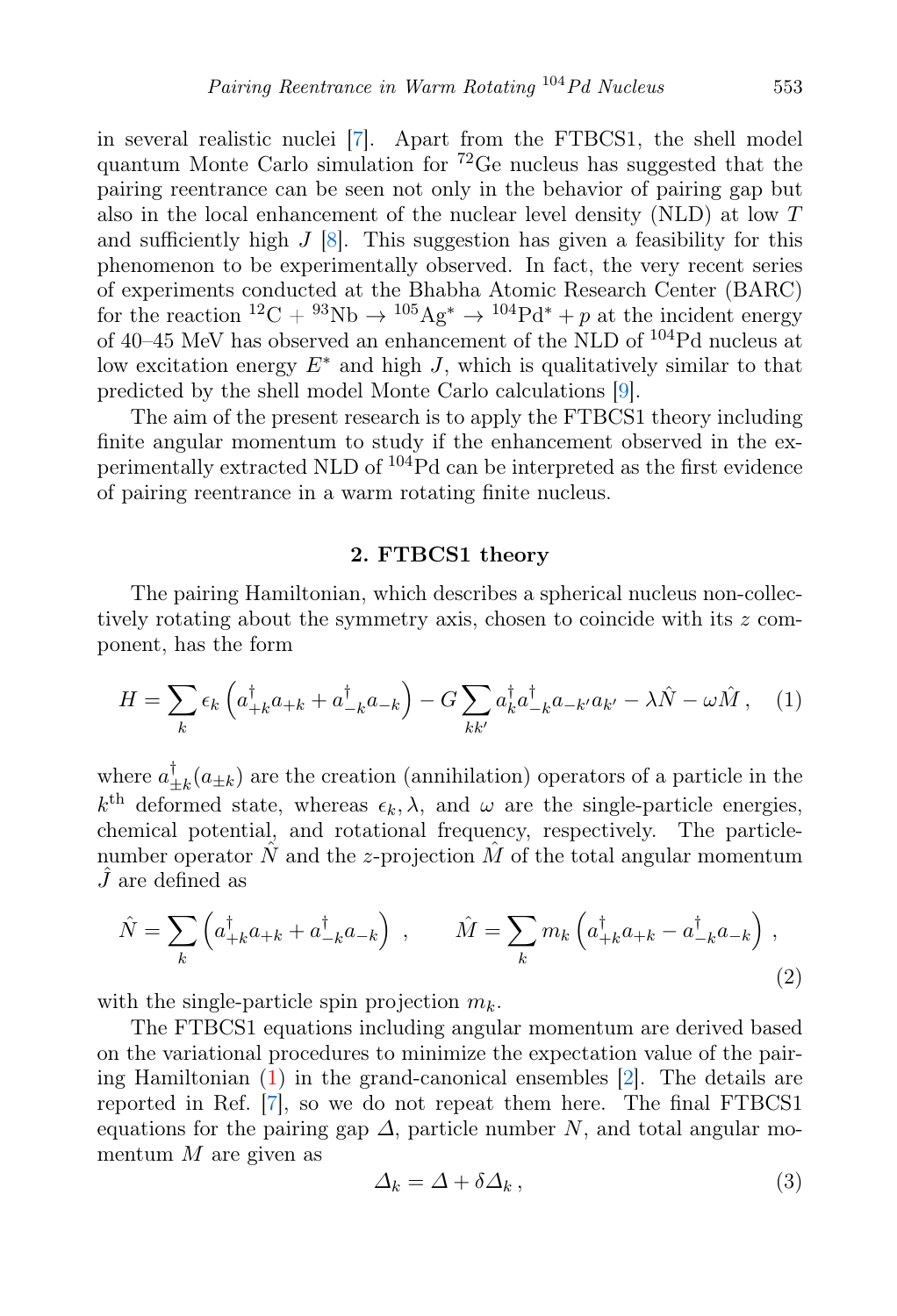554 N. QUANG HUNG ET. AL

$$
N = 2\sum_{k} \left[ v_{k}^{2} (1 - n_{k}^{+} - n_{k}^{-}) + \frac{1}{2} \left( n_{k}^{+} + n_{k}^{-} \right) \right],
$$
 (4)

$$
M = \sum_{k} m_k \left( n_k^+ - n_k^- \right) , \qquad (5)
$$

where

$$
\Delta = G \sum_{k'} u_{k'} v_{k'} \left( 1 - n_{k'}^+ - n_{k'}^- \right), \qquad \delta \Delta_k = G \frac{\delta \mathcal{N}_k^2}{1 - n_k^+ - n_k^-} u_k v_k, \qquad (6)
$$

with  $\delta \mathcal{N}_k^2$  being the quasi-particle-number fluctuations (QNF) at finite temperature and angular momentum

$$
\delta \mathcal{N}_k^2 = \left(\delta \mathcal{N}_k^+\right)^2 + \left(\delta \mathcal{N}_k^-\right)^2 = n_k^+ \left(1 - n_k^+\right) + n_k^- \left(1 - n_k^-\right) \,. \tag{7}
$$

The coefficients  $u_k$  and  $v_k$ , quasi-particle energies  $E_k$ , and quasi-particle occupation numbers  $n_k^{\pm}$  $\frac{1}{k}$  are defined as

$$
u_k^2 = \frac{1}{2} \left( 1 + \frac{\epsilon_k - G v_k^2 - \lambda}{E_k} \right), \qquad v_k^2 = \frac{1}{2} \left( 1 - \frac{\epsilon_k - G v_k^2 - \lambda}{E_k} \right), \tag{8}
$$

$$
E_k = \sqrt{(\epsilon_k - Gv_k^2 - \lambda)^2 + \Delta_k^2}, \qquad n_k^{\pm} = \frac{1}{1 + e^{\beta(E_k \mp \omega m_k)}},
$$
(9)

where  $\beta = 1/T$  is the inverse of temperature. It is worth mentioning that the FTBCS1 gap equation [\(3\)](#page-2-1), which is level dependent, consists of two parts. The first part,  $\Delta$ , is similar to the conventional FTBCS gap, and the second part,  $\delta \Delta_k$ , contains the QNF. By omitting the QNF  $\delta \mathcal{N}_k^2$ , one recovers the conventional FTBCS equations from the FTBCS1 ones.

Within the FTBCS (FTBCS1), the total grand-partition function  $\Omega$  is given as the sum of the grand-partition functions for protons  $\Omega_Z$  and neutrons  $\Omega_N$  [\[2\]](#page-7-1)

<span id="page-3-0"></span>
$$
\Omega = \Omega_N + \Omega_Z = S_N + S_Z + \alpha_N N + \alpha_Z Z + \mu M - \beta \mathcal{E}, \qquad (10)
$$

where the total (internal) energy  $\mathcal E$  and entropy  $S$  are calculated as

$$
\mathcal{E} = \langle H \rangle = \frac{\partial \Omega}{\partial \beta},\tag{11}
$$

$$
S = -\sum_{k} \left[ n_{k}^{+} \ln n_{k}^{+} + (1 - n_{k}^{+}) \ln (1 - n_{k}^{+}) + n_{k}^{-} \ln n_{k}^{-} + (1 - n_{k}^{-}) \ln (1 - n_{k}^{-}) \right],
$$
\n(12)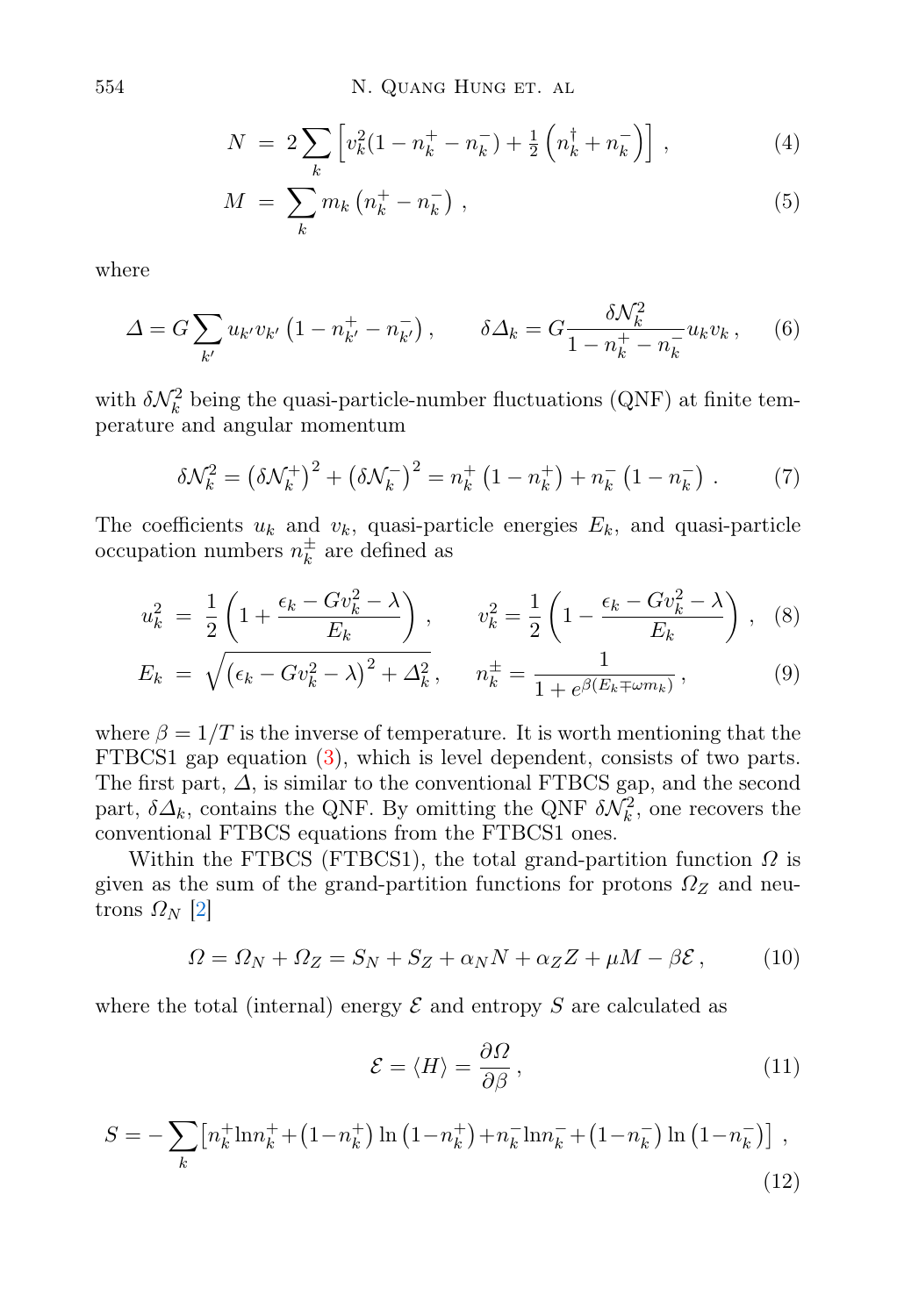with  $\alpha = \beta \lambda$  and  $\mu = \beta \omega$ . The level density is calculated based on the inverse Laplace transformation of the grand-partition function [\(10\)](#page-3-0). It reads

$$
\rho(\mathcal{E}, M) = \frac{e^{(S_N + S_Z)}}{(2\pi)^2 \sqrt{D}},
$$
\n(13)

where the determinant  $D$  is given as

$$
D = \begin{vmatrix} \frac{\partial^2 \Omega}{\partial \alpha_N^2} & \frac{\partial^2 \Omega}{\partial \alpha_N \partial \alpha_Z} & \frac{\partial^2 \Omega}{\partial \alpha_N \partial \mu} & \frac{\partial^2 \Omega}{\partial \alpha_N \partial \beta} \\ \frac{\partial^2 \Omega}{\partial \alpha_Z \partial \alpha_N} & \frac{\partial^2 \Omega}{\partial \alpha_Z^2} & \frac{\partial^2 \Omega}{\partial \alpha_Z \partial \mu} & \frac{\partial^2 \Omega}{\partial \alpha_Z \partial \beta} \\ \frac{\partial^2 \Omega}{\partial \mu \partial \alpha_N} & \frac{\partial^2 \Omega}{\partial \mu \partial \alpha_Z} & \frac{\partial^2 \Omega}{\partial \mu^2} & \frac{\partial^2 \Omega}{\partial \mu \partial \beta} \\ \frac{\partial^2 \Omega}{\partial \beta \partial \alpha_N} & \frac{\partial^2 \Omega}{\partial \beta \partial \alpha_Z} & \frac{\partial^2 \Omega}{\partial \beta \partial \mu} & \frac{\partial^2 \Omega}{\partial \beta^2} \end{vmatrix} . \tag{14}
$$

The total NLD  $\rho(\mathcal{E})$  is calculated based on the sum of all J-dependent NLD  $\rho(\mathcal{E}) = \sum_J (2J + 1) \rho(\mathcal{E}, J)$  [\[10\]](#page-7-9), where  $\rho(\mathcal{E}, J)$  is obtained by differentiating  $\rho(\mathcal{E}, M)$ , namely  $\rho(\mathcal{E}, J) = \rho(\mathcal{E}, M = J) - \rho(\mathcal{E}, M = J + 1)$  [\[11\]](#page-7-10).

### 3. Results

The numerical calculations are carried out for <sup>104</sup>Pd nucleus, whose single-particle spectra are taken from the axially deformed Woods–Saxon potential including the spin-orbit and Coulomb interactions [\[12\]](#page-7-11). The pairing interaction parameters  $G_{N,Z}$  are adjusted so that the neutron and proton gaps obtained within the FTBCS (FTBCS1) at  $T = 0$  match those given by the empirical odd–even mass differences [\[13\]](#page-7-12). The quadrupole deformation parameter  $\beta_2$  of the Woods–Saxon potential is adjusted so that the NLD



<span id="page-4-0"></span>Fig. 1. Quadrupole deformation parameter  $\beta_2$  of the Woods–Saxon potential as functions of the total angular momentum J obtained within the FTBCS (FTBCS1).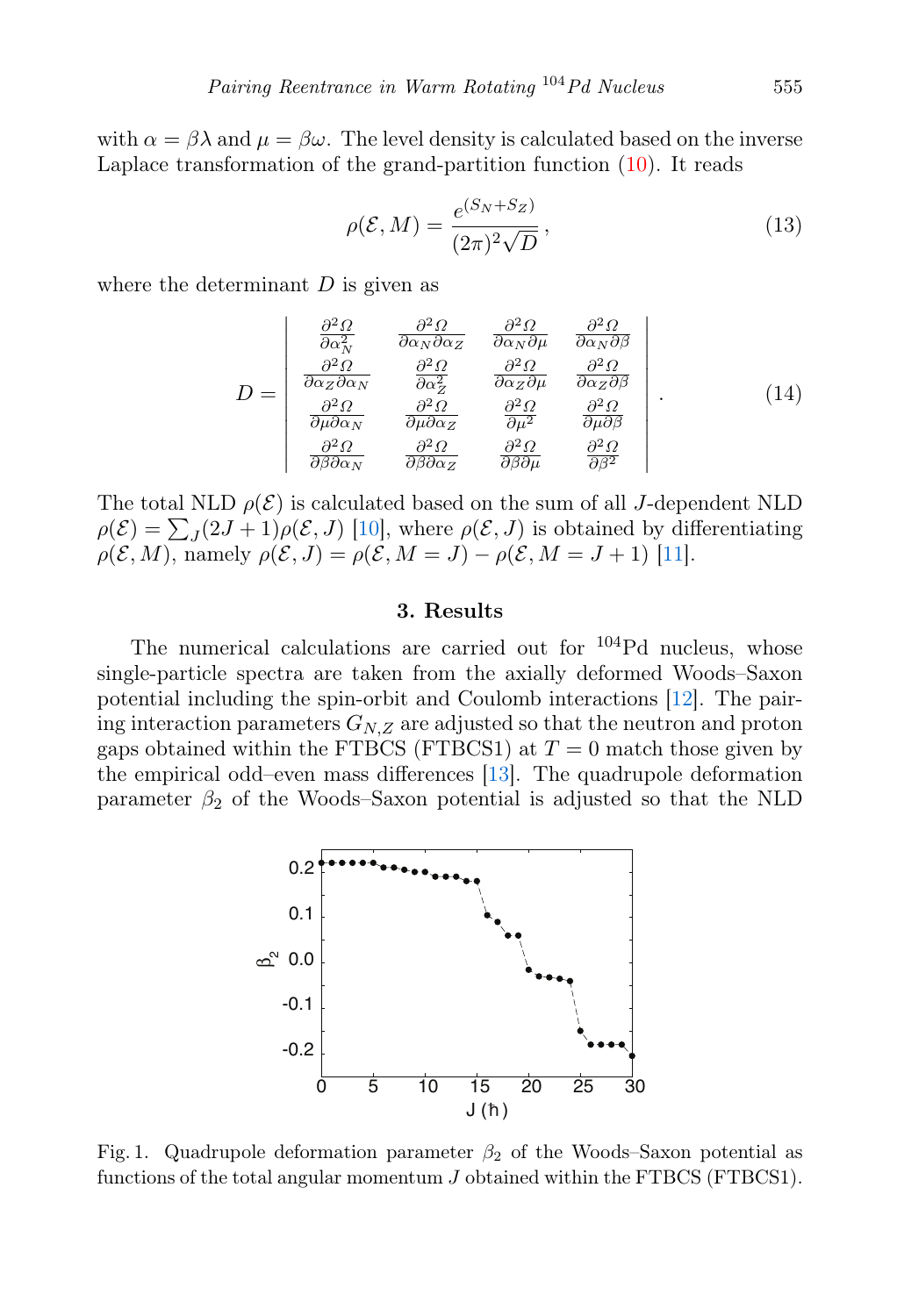obtained at different values of  $J$  fit best the empirical ones, which are used in the CASCADE code to fit the experimental proton spectra [\[9\]](#page-7-8), especially in the region where the enhancement of NLD is observed. The variation of  $\beta_2$  with J is plotted in Fig. [1.](#page-4-0) This figure clearly shows that <sup>104</sup>Pd nucleus undergoes a shape transition from the prolate shape  $(\beta_2 > 0)$  to the oblate one ( $\beta_2 < 0$ ) at around  $J = 20 \hbar$ . This transition seems to be reasonable in this mass region because of an alignment of protons in  $g_{9/2}$  and neutrons in  $h_{11/2}$  orbits [\[14\]](#page-7-13).



<span id="page-5-0"></span>Fig. 2. Level-weighted pairing gaps  $\bar{\Delta} \equiv \sum_{k} \Delta_k / N_{\rm L}$  with  $N_{\rm L}$  being the number of single-particle levels k for neutrons  $(N)$  (a) and protons  $(Z)$  (b) and total NLD  $(c)$ –(f) as functions of excitation energy  $E^*$  obtained within the FTBCS and FT-BCS1 at different values of J and  $\beta_2$ . The thin and thick lines in (a) and (b) denote the FTBCS and FTBCS1 results, respectively, whereas the dotted and dashed lines in  $(c)$ –(f) respectively stand for the FTBCS and FTBCS1 total level densities. The solid lines in  $(c)$ – $(f)$  are the empirical NLD employed in the CASCADE code to fit the experimentally extracted proton spectra in the reaction  ${}^{12}\mathrm{C} + {}^{93}\mathrm{Nb} \rightarrow {}^{105}\mathrm{Ag}^*$  $\rightarrow$  <sup>104</sup>Pd<sup>\*</sup> + p in Ref. [\[9\]](#page-7-8).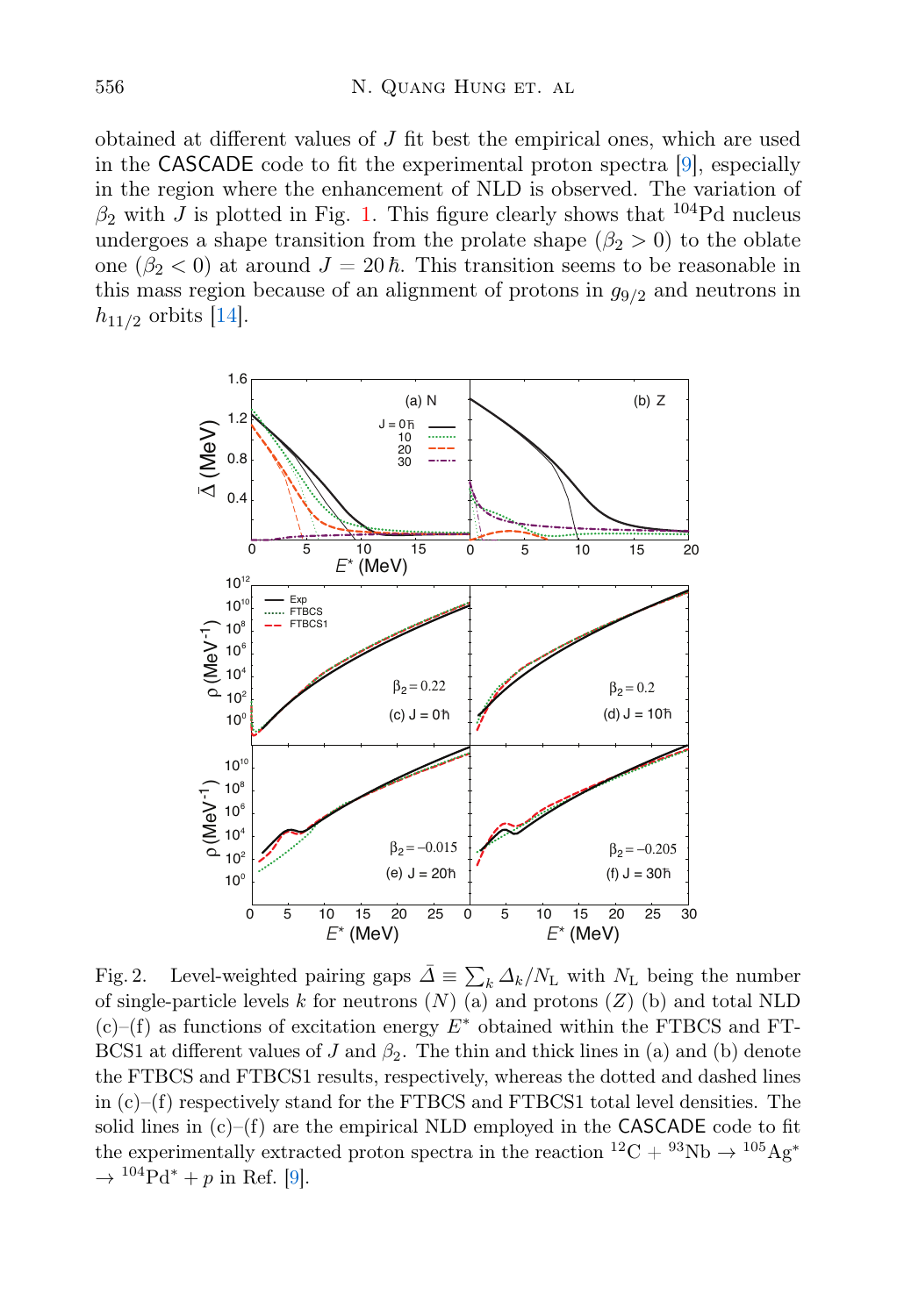Shown in Fig. [2](#page-5-0) are the pairing gaps and NLD as functions of excitation energy. The latter is defined as  $E^* = \mathcal{E}(T, M) - \mathcal{E}(0, M)$ , which are obtained within the FTBCS and FTBCS1 at different values of J and  $\beta_2$ . It is clear from Figs. [2](#page-5-0) (a) and 2 (b) that the neutron and proton gaps obtained within the FTBCS (thin lines) decrease with increasing  $E^*$  at all J, and collapse at some critical values  $E_c^*$ . At the same time, because of the QNF, the pairing gaps, predicted by the FTBCS1, do not collapse but monotonically decrease with increasing  $E^*$ , and remain finite even at  $E^* = 20$  MeV, except the proton gap at  $J = 20\hbar$  $J = 20\hbar$  $J = 20\hbar$  [dashed lines in Fig. 2 (b)]. The latter is zero at  $E^* = 0$ , increases with increasing  $E^*$  to reach a maximum at  $E^* \approx 3$  MeV, and then decreases to vanish at  $E^* \approx 7$  MeV. This feature is caused by the change of the shell structure, which takes place in the shape transition from prolate to oblate at this J value. The pairing reentrance is therefore present in the FTBCS1 gaps at  $J = 20\hbar$  for protons and  $J = 30\hbar$  for neutrons [dash-dotted lines in Fig. [2](#page-5-0) (a)], whereas no signature of this effect is seen in the pairing gaps obtained within the FTBCS. As a result, there is no enhancement of the NLD obtained within the FTBCS [dotted lines in Fig. [2](#page-5-0)  $(c)$ –(f), whereas two local enhancements are seen in the FTBCS1 NLD in good agreement with the empirical ones at exactly two values of  $J = 20$ and  $30\hbar$ , where the pairing reentrance takes place for neutrons and protons, respectively.

#### 4. Conclusions

This work studies the pairing reentrance phenomenon in a warm rotating <sup>104</sup>Pd nucleus by analyzing the pairing gaps and NLD obtained within the FTBCS and FTBCS1 theories including finite angular momentum. The results obtained show that the pairing reentrance takes place only in the pairing gaps obtained within the FTBCS1 (e.g., for protons at  $J = 20\hbar$  and neutrons at  $J = 30\hbar$ , whereas this effect does not appear in the FTBCS gaps. This leads to the local enhancements of the NLD obtained within the FTBCS1 at low excitation energy and high angular momentum in agreement with the empirical NLD. This agreement indicates that the observed enhancement of the NLD might be the first experimental detection of the pairing reentrance in a finite nucleus.

The numerical calculations were carried out using the Integrated Cluster of Clusters (RICC) system at RIKEN. N.Q.H. thanks for the support of the National Foundation for Science and Technology Development (NAFOS-TED) of Vietnam through Grant No. 103.04-2013.08.